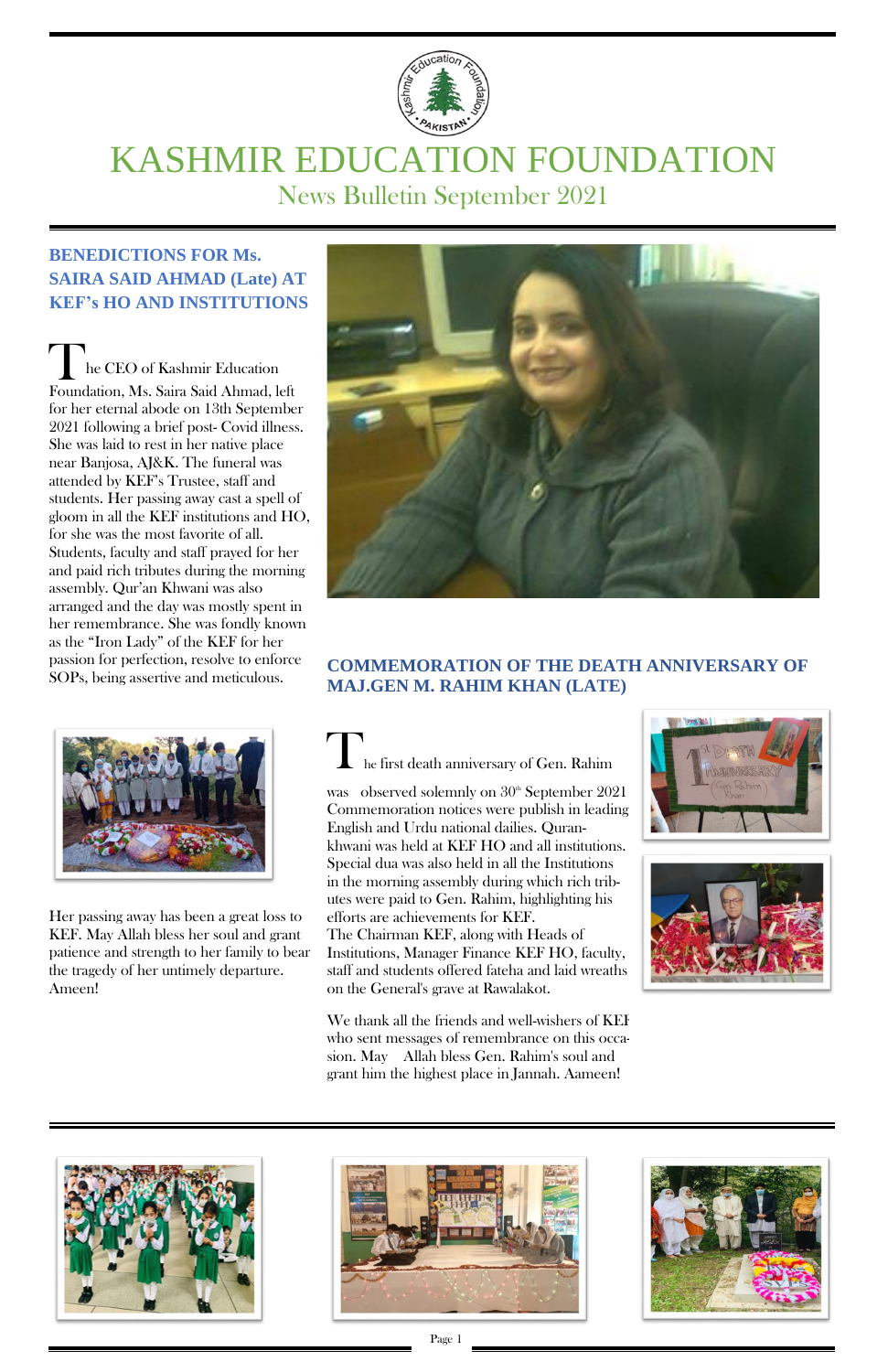## **DEFENCE DAY – 6th SEPTEMBER 2021 CELEBRATION AT JOAN ATKINSON COLLEGE OF TEACHERS EDUCA-TION**

### **INTERNATIONAL PEACE DAY – 21st SEPTEMBER 2021 CELEBRATED AT JOAN ATKINSON COLLEGE OF TEACHERS EDUCTION**

Defence Day was celebrated by the trainees on 6th September, 2021. The Defence Day offers a chance to show the love and support to our Armed Forces and martyrs from all walks of life. The activities performed by the trainees show that the Defence Day of Pakistan signifies passion and sacrifice, serving as a supreme cause to lay our lives for the sake of our beloved homeland. As Pakistan is moving towards a path of progress, we shall always remember supreme sacrifices of those who laid down their lives for our prosperous tomorrow.



nternational Peace Day was celebrated by

the trainees on 21st September 2021. International Peace Day offers a chance to raise awareness about the importance of peace. The UN General Assembly has devoted this day to strengthening the ideals of peace, through observing 24 hours of non-violence and cease-fire. The activities performed by the trainees highlighted the fact that how to help everyone recover better, how to build resilience, and how to transform our world into one that is more equal, more just, equitable, inclusive, sustainable, and healthier.







## **PEARL VALLEY PUBLIC SCHOOL (PVPS) REOPENED - 6th SEPTEMBER 2021**

Pearl Valley Public School, Rawalakot (PVPS) reopened after a period of six weeks



lockdown for classes Prep -8th on 6th September 2021.Regular school activities have commenced in all classes. However, the students attended the school on alternate days with complete observance of SOPs to avoid any risk of infection.